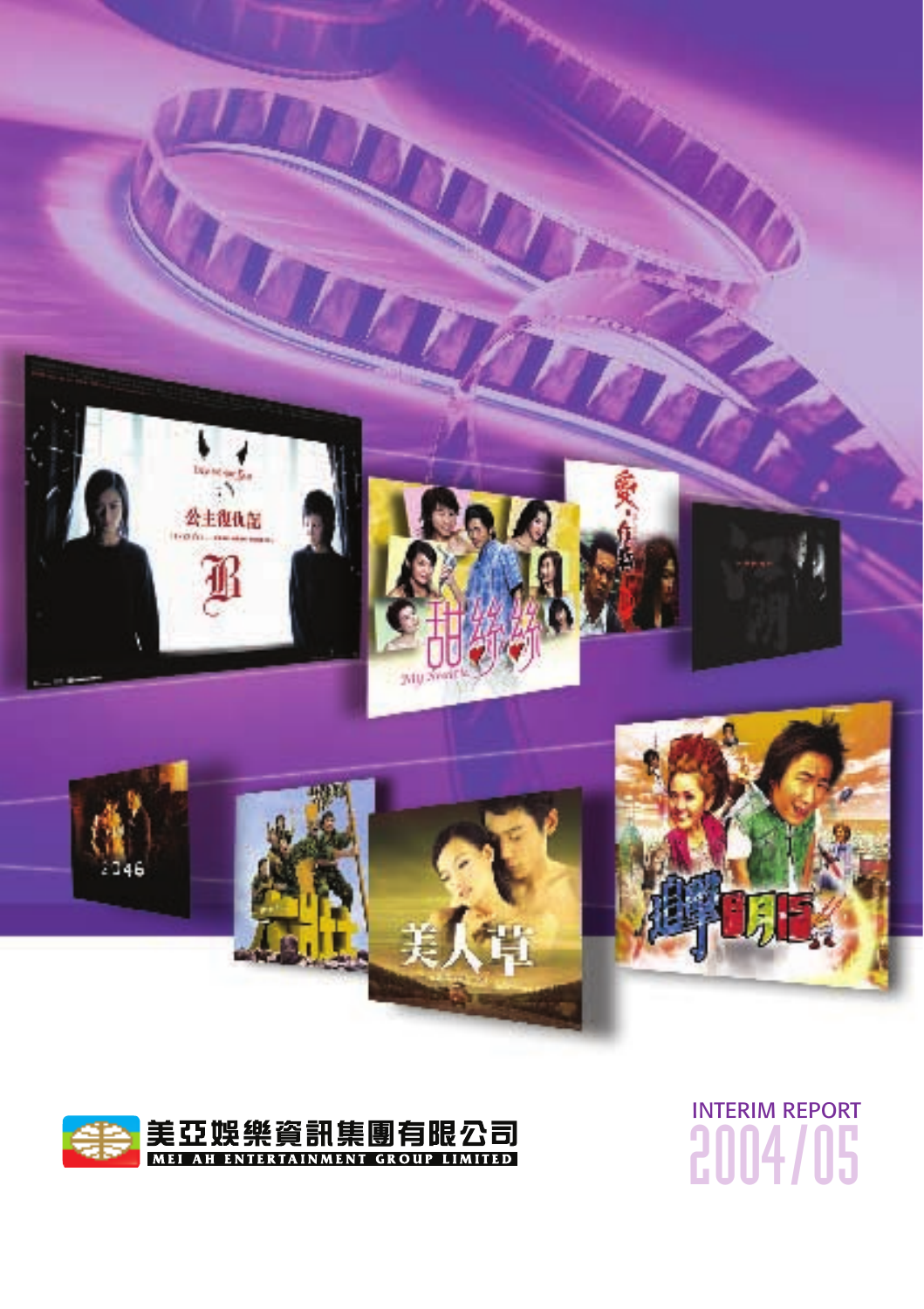The directors present the Interim Report and condensed accounts of the Company and its subsidiaries (the "Group") for the six months ended 30th September 2004. The consolidated results, consolidated cash flow statement and consolidated statement of changes in equity of the Group for the six months ended 30th September 2004, and the consolidated balance sheet of the Group as at 30th September 2004, all of which are unaudited and condensed, along with selected explanatory notes, are set out as follows:–

ET A

### **CONDENSED CONSOLIDATED PROFIT AND LOSS ACCOUNT**

*FOR THE SIX MONTHS ENDED 30TH SEPTEMBER 2004*

|                                                          |                | <b>Unaudited</b><br>Six months ended<br>30th September |                         |
|----------------------------------------------------------|----------------|--------------------------------------------------------|-------------------------|
|                                                          | <b>Note</b>    | 2004<br><b>HKS'000</b>                                 | 2003<br><b>HK\$'000</b> |
| <b>Turnover</b>                                          | $\overline{2}$ | 71,093                                                 | 87,632                  |
| Cost of sales                                            |                | (58, 295)                                              | (74, 973)               |
| Gross profit                                             |                | 12,798                                                 | 12,659                  |
| Other revenues                                           |                | 3,604                                                  | 5,176                   |
| Gain on disposal of interest in an<br>associated company | 3(a)           | 15,707                                                 |                         |
| Selling and marketing expenses                           |                | (4,904)                                                | (7, 726)                |
| Administrative expenses                                  |                | (14, 018)                                              | (17, 374)               |
| Operating profit/(loss)                                  | 3              | 13,187                                                 | (7, 265)                |
| Finance costs                                            |                | (1, 720)                                               | (1, 907)                |
| Share of loss of a jointly controlled entity             |                | (65)                                                   | (130)                   |
| Share of (losses)/profits of associated<br>companies     |                | (1, 314)                                               | 1,139                   |
| Profit/(loss) before minority interests                  |                | 10,088                                                 | (8, 163)                |
| Minority interests                                       |                | (5)                                                    | 835                     |
| Profit/(loss) attributable to shareholders               |                | 10,083                                                 | (7, 328)                |
| Basic earnings/(loss) per share                          | 6              | 1.31 cents                                             | $(0.95$ cents)          |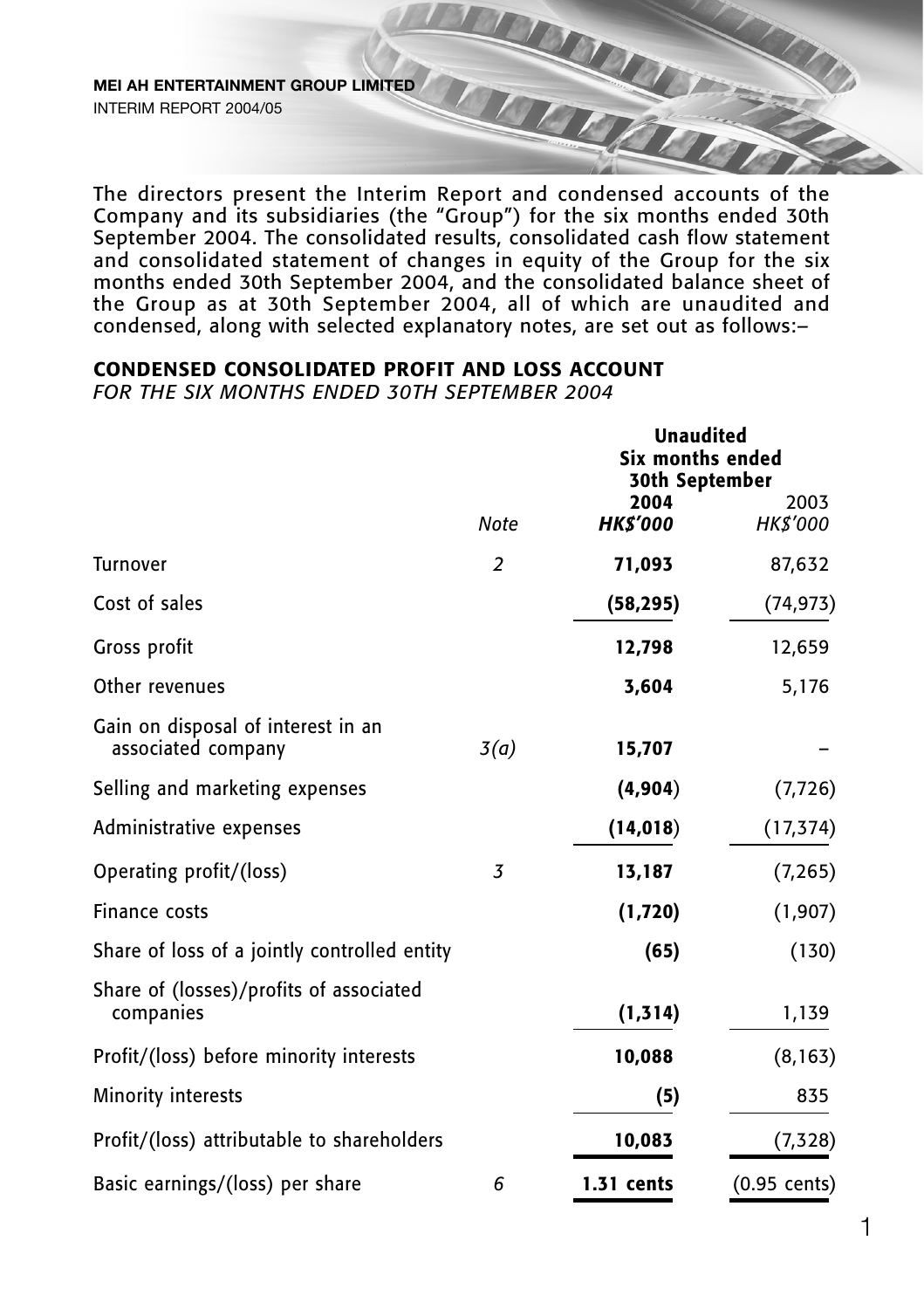INTERIM REPORT 2004/05

### **CONDENSED CONSOLIDATED BALANCE SHEETS** *AS AT 30TH SEPTEMBER 2004 AND 31ST MARCH 2004*

|                                                              |                | <b>Unaudited</b><br>30th | Audited<br>31st  |
|--------------------------------------------------------------|----------------|--------------------------|------------------|
|                                                              |                | September<br>2004        | March<br>2004    |
|                                                              | Notes          | <b>HK\$'000</b>          | <b>HK\$'000</b>  |
| <b>Fixed assets</b>                                          | $\overline{7}$ | 162,525                  | 163,033          |
| Interest in a jointly controlled entity                      |                |                          |                  |
| Associated companies                                         |                | 76,540                   | 78,367           |
| Investment securities                                        |                | 7,517                    | 7,517            |
| Film rights and films in progress                            | 7              | 12,179                   | 9,389            |
| Film sub-licensing rights and deposits                       | 7              | 22,021                   | 26,260           |
| Current assets                                               |                |                          |                  |
| Inventories<br>Accounts receivable                           | 8              | 10,848<br>23,381         | 11,436<br>24,449 |
| Prepayments, deposits and other receivables                  |                | 7,918                    | 8,608            |
| Pledged deposits<br>Bank balances and cash                   |                | 16,132                   | 500<br>3,581     |
|                                                              |                |                          |                  |
|                                                              |                | 58,279                   | 48,574           |
| <b>Current liabilities</b>                                   |                |                          |                  |
| Accounts payable<br>Receipts in advance and accruals         | 9              | 10,437<br>31,633         | 13,140<br>25,289 |
| Bills payable                                                |                | 3,199                    | 2,502            |
| Bank loans, secured                                          | 10(a)          | 18,028                   | 19,517           |
| Obligations under finance leases<br>Bank overdrafts, secured | 10(b)          | 597<br>6,129             | 1,089<br>11,416  |
|                                                              |                | 70,023                   | 72,953           |
| Net current liabilities                                      |                | (11, 744)                | (24, 379)        |
| Total assets less current liabilities                        |                | 269,038                  | 260,187          |
| Financed by:                                                 |                |                          |                  |
| Share capital                                                | 11             | 77,100                   | 77,100           |
| Reserves                                                     |                | 167,910                  | 157,827          |
| Shareholders' funds                                          |                | 245,010                  | 234,927          |
| Minority interests                                           |                | (21)                     | (27)             |
| Long-term liabilities                                        | 10             | 24,049                   | 25,287           |
|                                                              |                | 269,038                  | 260,187          |

THE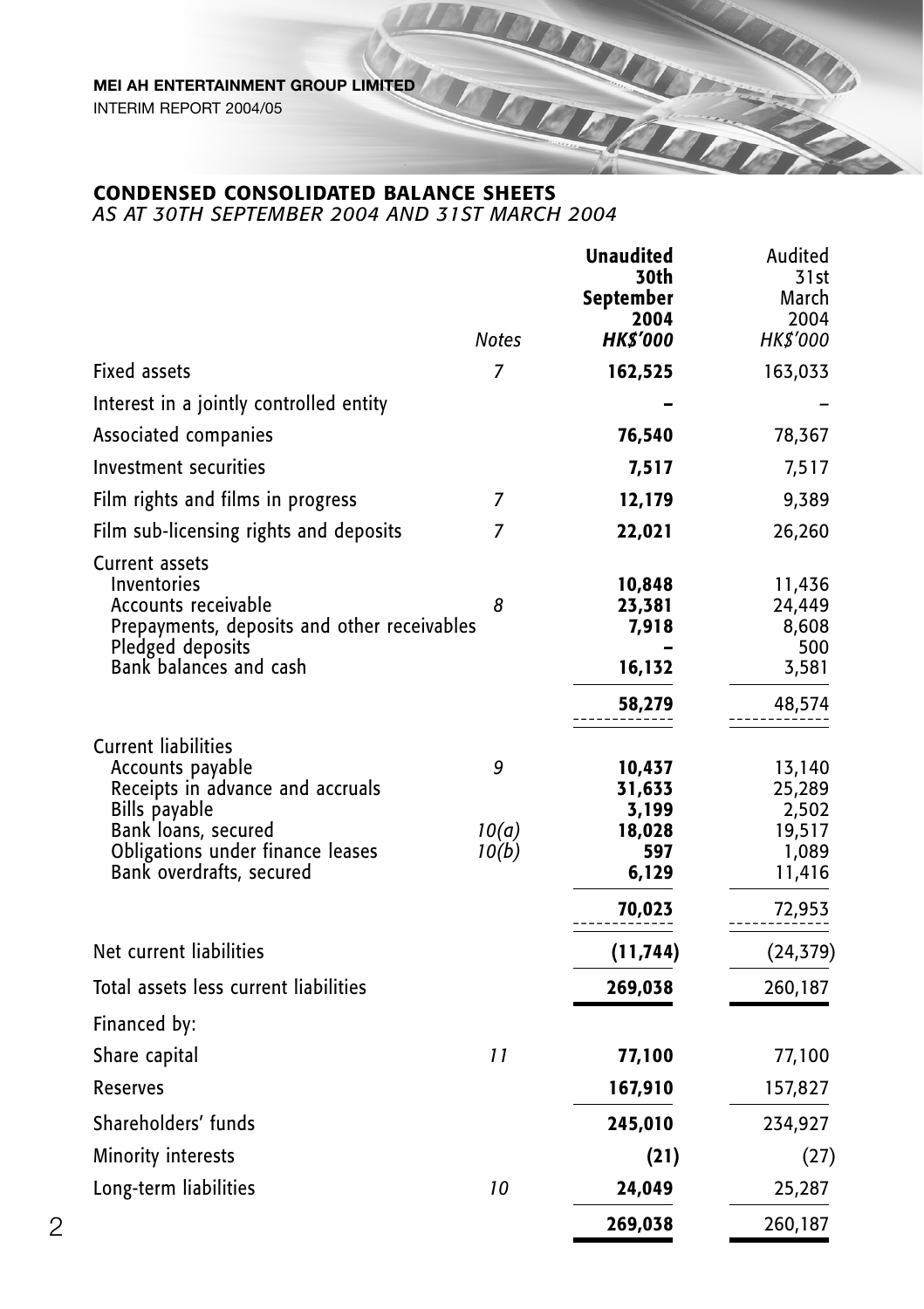

## **CONDENSED CONSOLIDATED CASH FLOW STATEMENT** *FOR THE SIX MONTHS ENDED 30TH SEPTEMBER 2004*

|                                                                                                        | <b>Unaudited</b><br>Six months ended<br><b>30th September</b> |                         |
|--------------------------------------------------------------------------------------------------------|---------------------------------------------------------------|-------------------------|
|                                                                                                        | 2004<br><b>HKS'000</b>                                        | 2003<br><b>HK\$'000</b> |
| Net cash inflow from operating activities                                                              | 37,456                                                        | 28,151                  |
| Net cash outflow from investing activities                                                             | (16, 284)                                                     | (23, 123)               |
| Net cash inflow before financing                                                                       | 21,172                                                        | 5,028                   |
| Net cash outflow from financing                                                                        | (3, 334)                                                      | (3, 467)                |
| Increase in cash and cash equivalents                                                                  | 17,838                                                        | 1,561                   |
| Cash and cash equivalents at the beginning<br>of the period                                            | (7, 835)                                                      | (14, 201)               |
| Cash and cash equivalents at the end of the period                                                     | 10,003                                                        | (12, 640)               |
| Analysis of balances of cash and cash equivalents:<br>Bank balances and cash<br><b>Bank overdrafts</b> | 16,132<br>(6, 129)                                            | 452<br>(13,092)         |
|                                                                                                        | 10,003                                                        | (12, 640)               |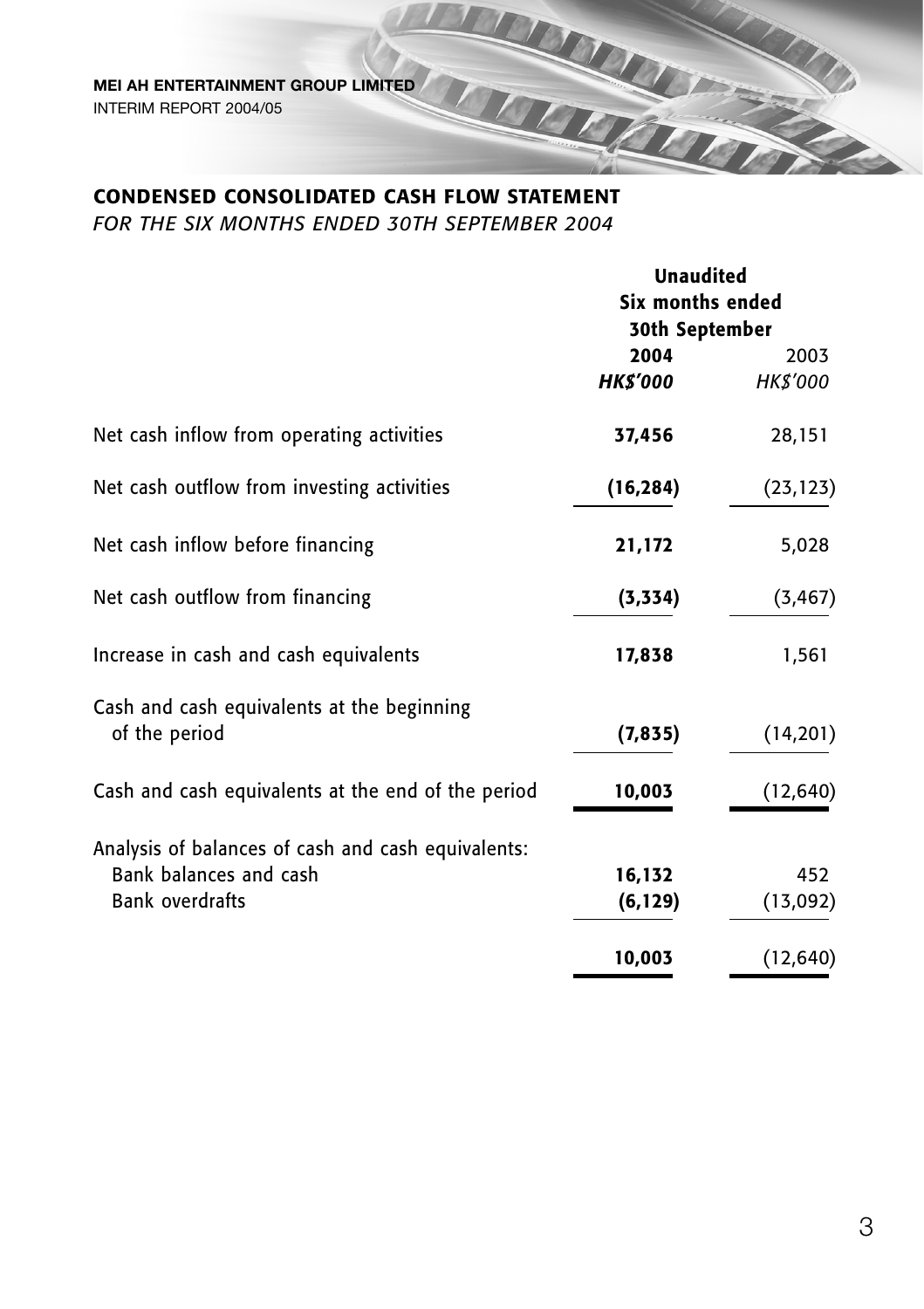# **CONDENSED CONSOLIDATED STATEMENT OF CHANGES IN EQUITY** *FOR THE SIX MONTHS ENDED 30TH SEPTEMBER 2004*

LITA

|                                                                                             | <b>Unaudited</b><br><b>Six months ended</b><br>30th September |                        |  |
|---------------------------------------------------------------------------------------------|---------------------------------------------------------------|------------------------|--|
|                                                                                             | 2004                                                          | 2003                   |  |
|                                                                                             | <b>HK\$'000</b>                                               | HK\$'000               |  |
| Share capital<br>At the beginning and the end of the period                                 | 77,100                                                        | 77,100                 |  |
| Share premium<br>At the beginning and the end of the period                                 | 222,791                                                       | 222,791                |  |
| Share redemption reserve<br>At the beginning and the end of the period                      | 12                                                            | 12                     |  |
| Contributed surplus<br>At the beginning and the end of the period                           | 128,418                                                       | 128,418                |  |
| Exchange difference<br>At the beginning and the end of the period                           | (306)                                                         | (306)                  |  |
| Investment properties revaluation reserve<br>At the beginning and the end of the period     | 1,911                                                         |                        |  |
| <b>Accumulated losses</b><br>At the beginning of the period<br>Profit/(loss) for the period | (194, 999)<br>10,083                                          | (189, 421)<br>(7, 328) |  |
| At the end of the period                                                                    | (184, 916)                                                    | (196, 749)             |  |
| Shareholders' funds                                                                         | 245,010                                                       | 231,266                |  |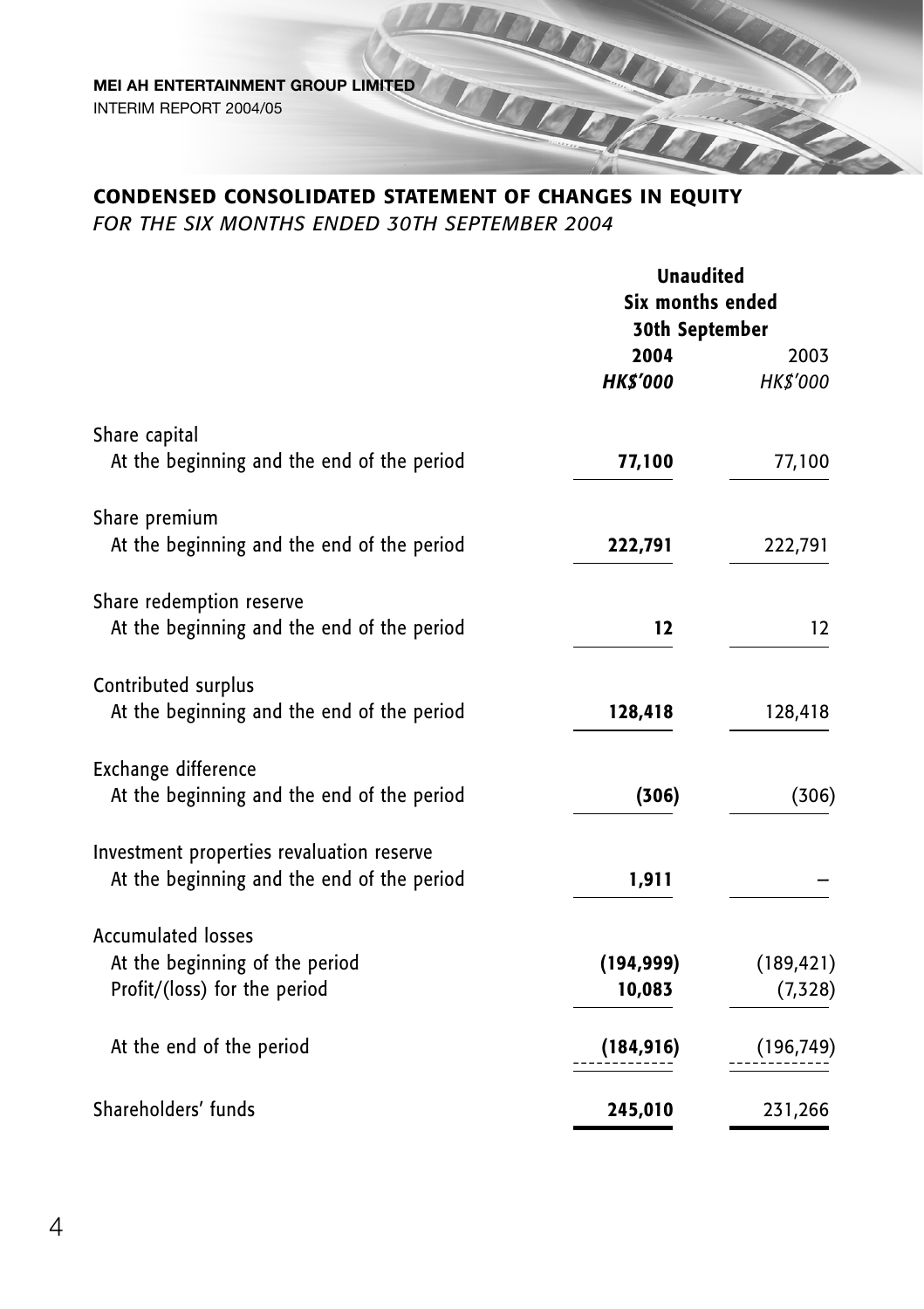

# **NOTES TO CONDENSED INTERIM ACCOUNTS**

### **1. Basis of preparation and accounting policies**

These unaudited condensed consolidated interim accounts ("interim accounts") are prepared in accordance with Hong Kong Statement of Standard Accounting Practice ("SSAP") No. 25, "Interim Financial Reporting", issued by the Hong Kong Institute of Certified Public Accountants.

These condensed interim accounts should be read in conjunction with the 2003/04 annual accounts.

The accounting policies and methods of computation used in the preparation of these condensed accounts are consistent with those used in the annual accounts for the year ended 31st March 2004.

## **2. Segment information**

The Group is principally engaged in the sale and distribution of films and programs, film exhibition, film rights licensing and sub-licensing, television operations and processing of audio visual products.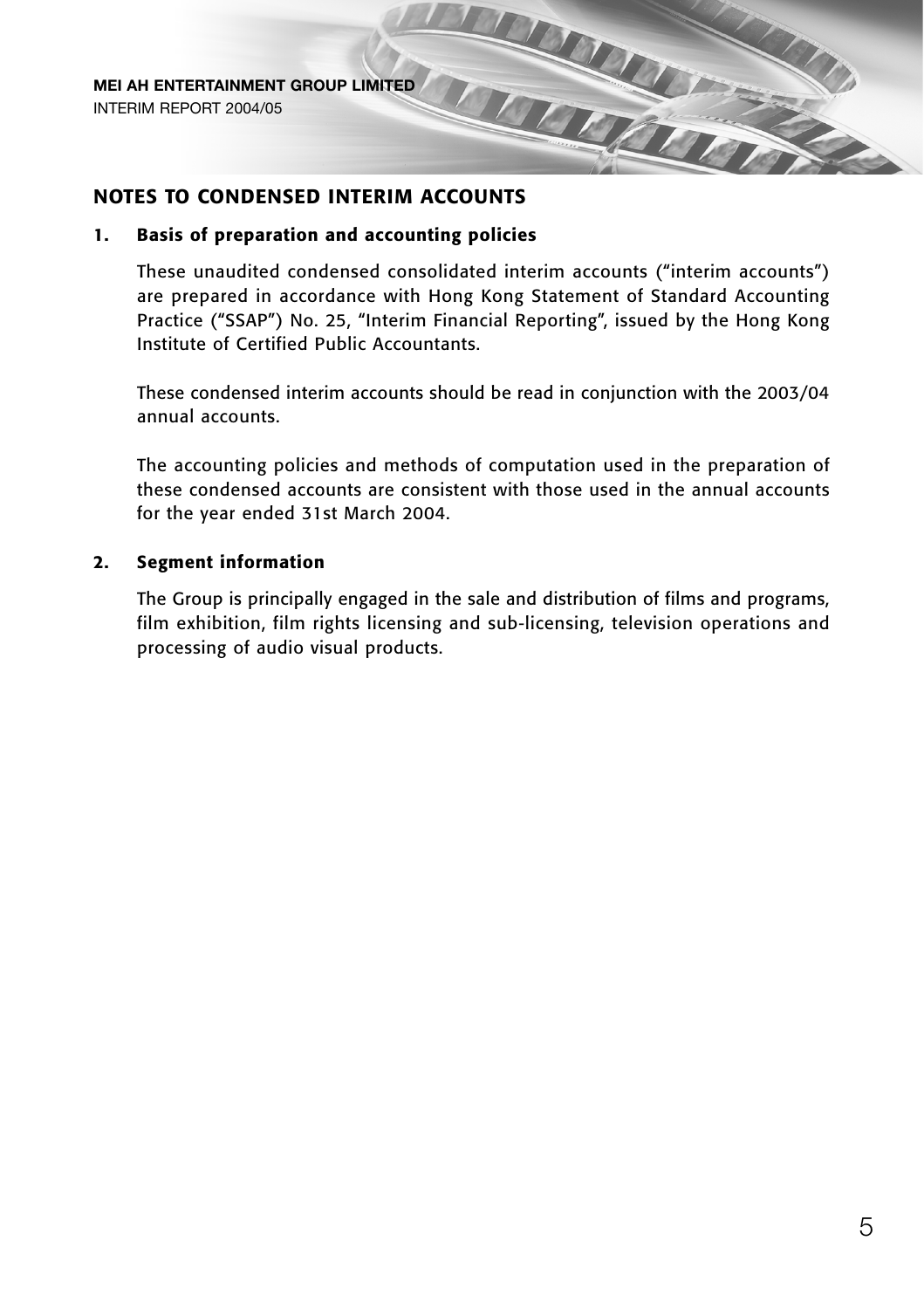An analysis of the Group's revenues and results for the period by business segments, being the primary reporting format, is as follows:

THERE

|                                                        |                                                                     |                                                                 | <b>Unaudited</b>                                   |                                                                 |                          |
|--------------------------------------------------------|---------------------------------------------------------------------|-----------------------------------------------------------------|----------------------------------------------------|-----------------------------------------------------------------|--------------------------|
|                                                        |                                                                     |                                                                 |                                                    | Six months ended 30th September 2004                            |                          |
|                                                        | Sale and<br>distribution<br>of films and                            | Film<br>exhibition<br>and film                                  |                                                    |                                                                 |                          |
|                                                        | programs in<br>audio visual<br>product<br>format<br><b>HK\$'000</b> | rights<br>licensing<br>and sub-<br>licensing<br><b>HK\$'000</b> | <b>Television</b><br>operations<br><b>HK\$'000</b> | Processing<br>of audio<br>visual<br>products<br><b>HK\$'000</b> | Group<br><b>HK\$'000</b> |
| Revenues                                               | 42,042                                                              | 15,573                                                          | 13,478                                             |                                                                 | 71,093                   |
| Segment results                                        | (13, 502)                                                           | 4,167                                                           | 6,327                                              |                                                                 | (3,008)                  |
| Unallocated income                                     |                                                                     |                                                                 |                                                    |                                                                 | 17,612                   |
| Unallocated costs                                      |                                                                     |                                                                 |                                                    |                                                                 | (1, 417)                 |
| Operating profit                                       |                                                                     |                                                                 |                                                    |                                                                 | 13,187                   |
| Finance costs                                          |                                                                     |                                                                 |                                                    |                                                                 | (1, 720)                 |
| Share of profits/(losses) of:                          |                                                                     |                                                                 |                                                    |                                                                 |                          |
| Jointly controlled entity<br>Associated companies      | (65)                                                                | (2,798)                                                         |                                                    | 1,484                                                           | (65)<br>(1,314)          |
| Profit before minority interests<br>Minority interests |                                                                     |                                                                 |                                                    |                                                                 | 10,088<br>(5)            |
| Profit attributable to shareholders                    |                                                                     |                                                                 |                                                    |                                                                 | 10,083                   |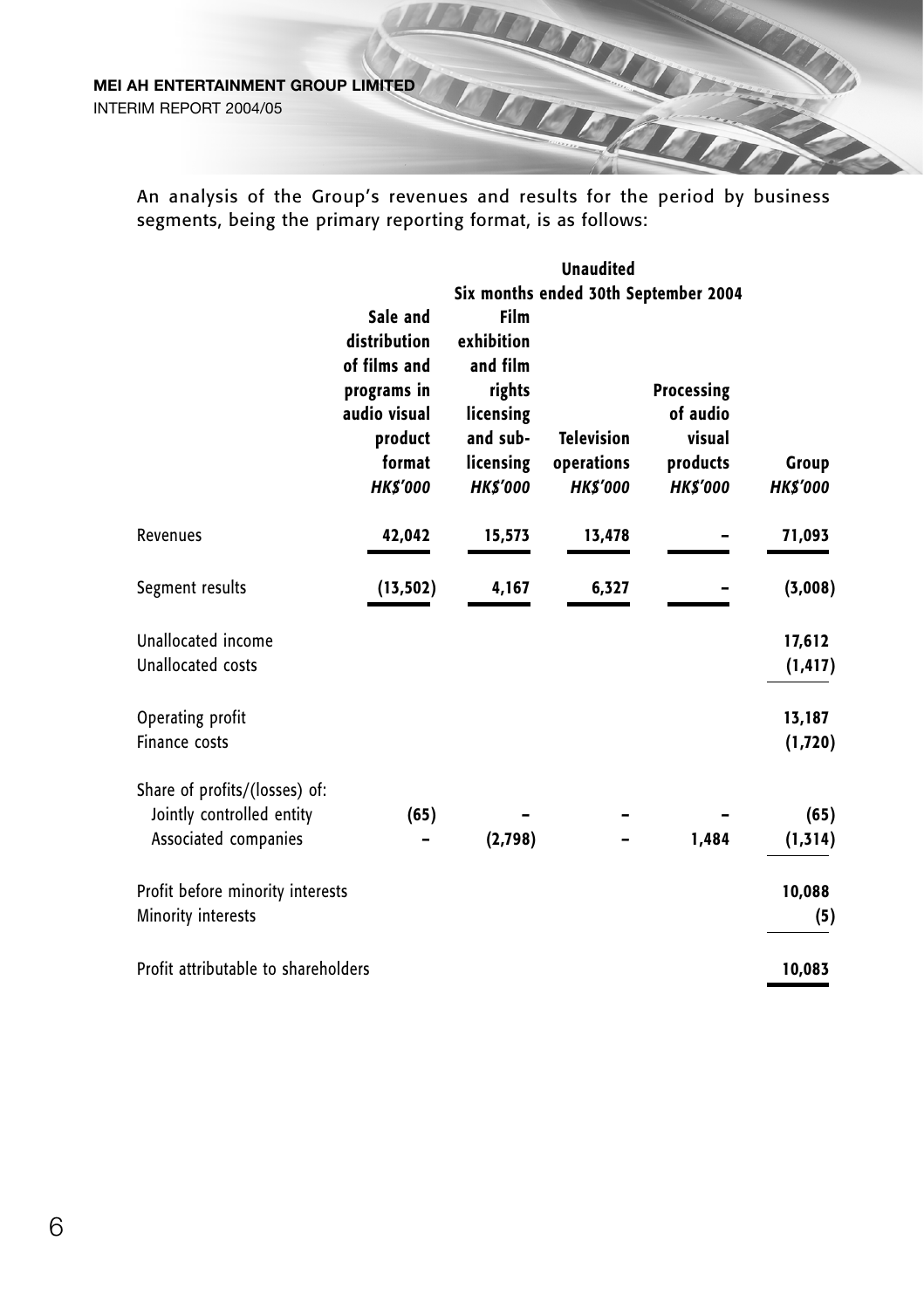INTERIM REPORT 2004/05

|                                                                                    | Sale and<br>distribution<br>of films and<br>programs in | Film<br>exhibition<br>and film<br>rights              | Unaudited<br>Six months ended 30th September 2003 | Processing                                        |                          |
|------------------------------------------------------------------------------------|---------------------------------------------------------|-------------------------------------------------------|---------------------------------------------------|---------------------------------------------------|--------------------------|
|                                                                                    | audio visual<br>product<br>format<br><b>HK\$'000</b>    | licensing<br>and sub-<br>licensing<br><b>HK\$'000</b> | <b>Television</b><br>operations<br>HK\$'000       | of audio<br>visual<br>products<br><b>HK\$'000</b> | Group<br><b>HK\$'000</b> |
| Revenues                                                                           | 69,223                                                  | 11,578                                                | 6,831                                             |                                                   | 87,632                   |
| Segment results                                                                    | (2,307)                                                 | (1, 540)                                              | (5, 322)                                          |                                                   | (9,169)                  |
| Unallocated income<br>Unallocated costs                                            |                                                         |                                                       |                                                   |                                                   | 5,176<br>(3,272)         |
| Operating loss<br>Finance costs                                                    |                                                         |                                                       |                                                   |                                                   | (7, 265)<br>(1, 907)     |
| Share of profits/(losses) of:<br>Jointly controlled entity<br>Associated companies | (130)                                                   | 818                                                   |                                                   | 321                                               | (130)<br>1,139           |
| Loss before minority interests<br>Minority interests                               |                                                         |                                                       |                                                   |                                                   | (8, 163)<br>835          |
| Loss attributable to shareholders                                                  |                                                         |                                                       |                                                   |                                                   | (7, 328)                 |

THERE

No geographical analysis is provided as less than 10% of the consolidated turnover and of the consolidated trading results of the Group are attributable to markets outside Hong Kong.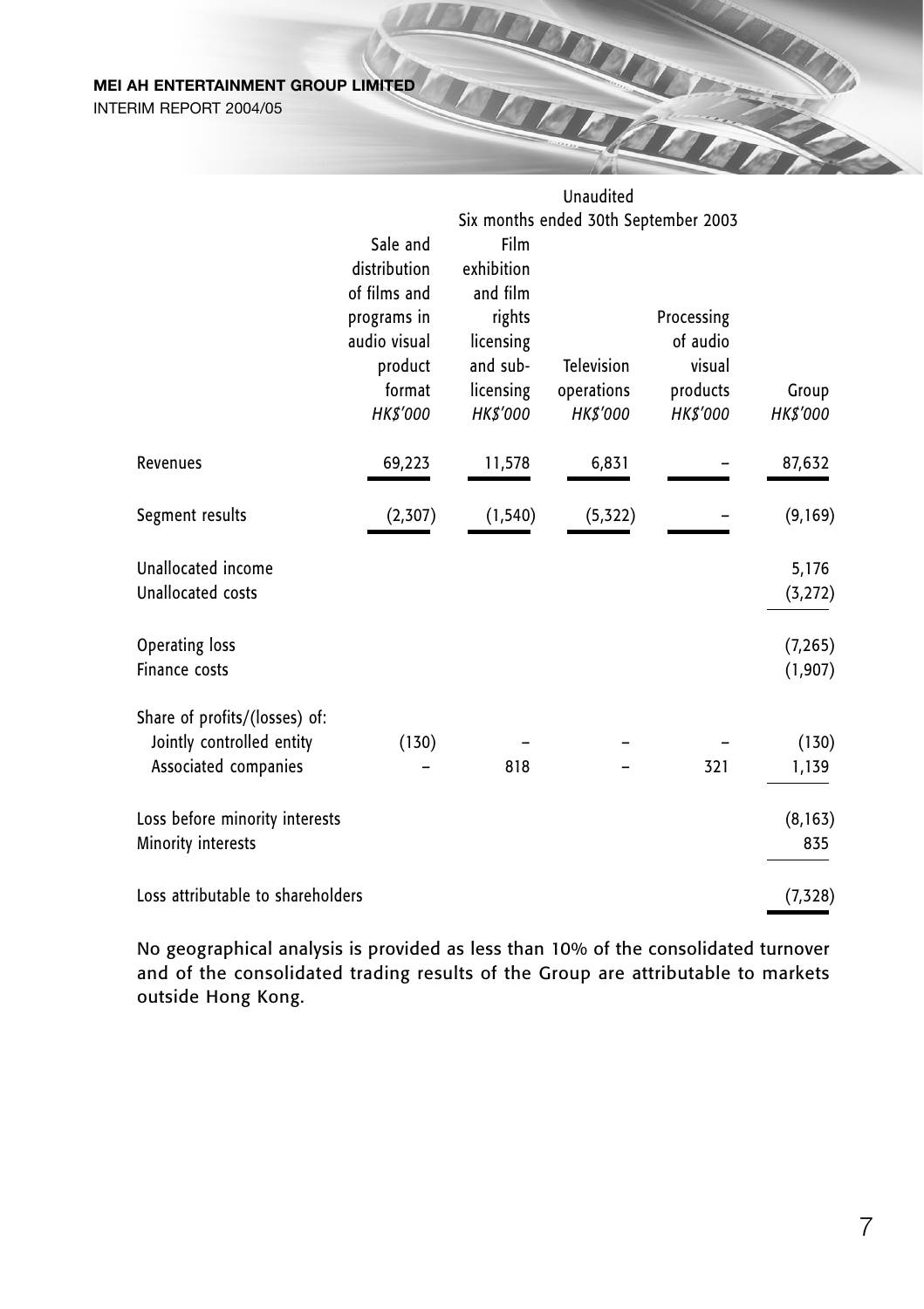INTERIM REPORT 2004/05

## **3. Operating profit/(loss)**

Operating profit/(loss) is stated after crediting and charging the following:

THE REAL

|                                                                                                                          | <b>Unaudited</b><br>Six months ended<br>30th September |                          |
|--------------------------------------------------------------------------------------------------------------------------|--------------------------------------------------------|--------------------------|
|                                                                                                                          | 2004<br><b>HKS'000</b>                                 | 2003<br><b>HK\$'000</b>  |
| Crediting<br>Gain on disposal of fixed assets<br>Gain on disposal of interest in an associated<br>company (note $3(a)$ ) | 15,707                                                 | 1,430                    |
| Charging<br>Amortisation of film rights<br>Amortisation of film sub-licensing rights<br>Depreciation of fixed assets     | 5,255<br>27,584<br>2,541                               | 8,196<br>28,056<br>3,329 |

(a) On 4th May 2004, the Group entered into an agreement to place its entire interest of M21 Technology Limited and the placing was completed on 7th May 2004. Details of the placing have been set out in the circular of the Company dated 27th May 2004.

### **4. Staff costs**

|                                            | Unaudited<br>Six months ended<br>30th September |                         |
|--------------------------------------------|-------------------------------------------------|-------------------------|
|                                            | 2004<br><b>HK\$'000</b>                         | 2003<br><b>HK\$'000</b> |
| Wages and salaries                         |                                                 |                         |
| Pension costs - defined contribution plans | 5,937<br>193                                    | 7,589<br>231            |
|                                            | 6,130                                           | 7,820                   |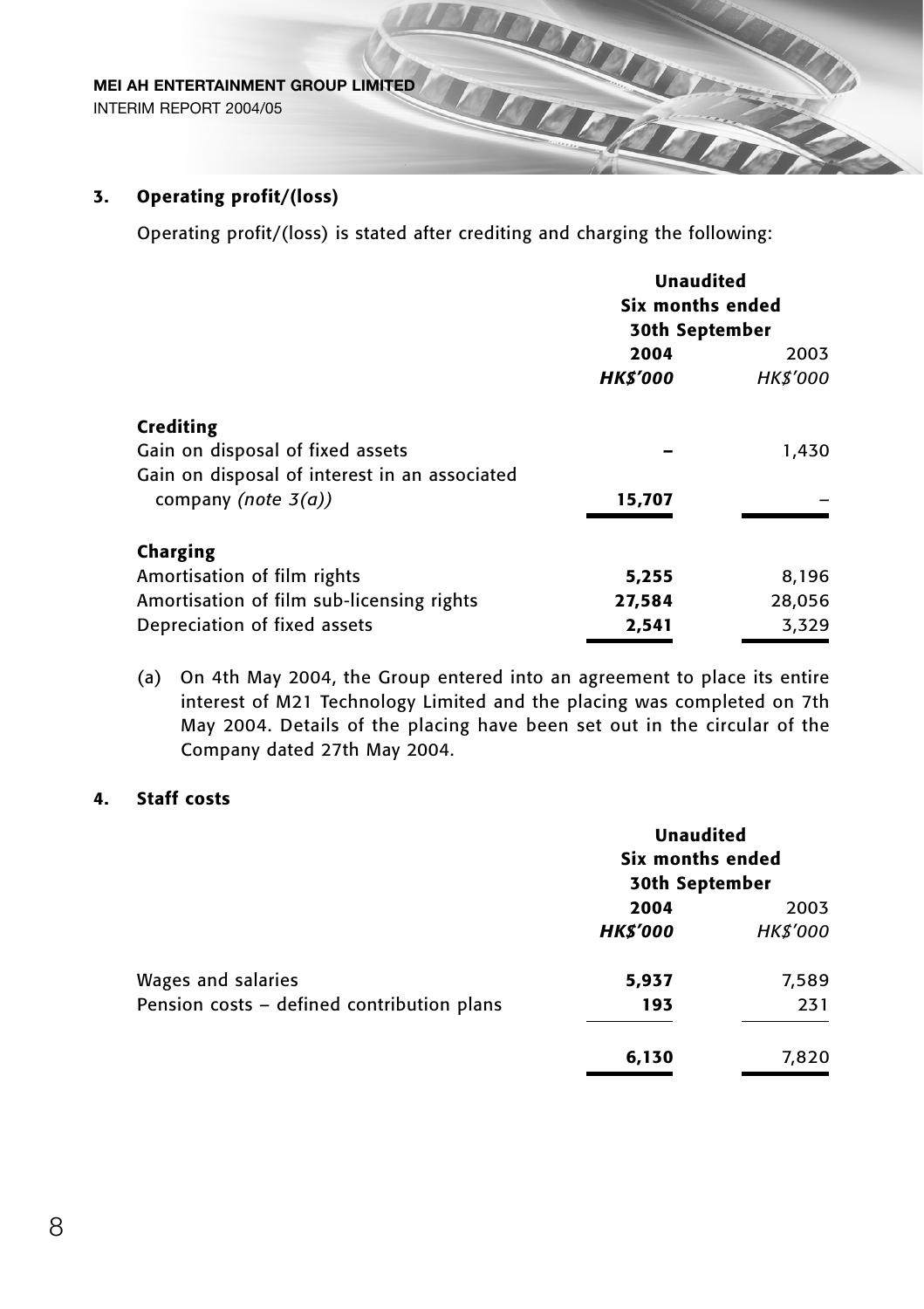INTERIM REPORT 2004/05

### **5. Taxation**

No provision for Hong Kong and overseas profits tax has been made as the Group had no estimated assessable profit during the period.

THE

The Group's jointly controlled entity in the People's Republic of China excluding Hong Kong ("China") did not have any assessable income for the year for the PRC tax purposes and accordingly no provision for China taxation has been made in the accounts.

### **6. Earnings/(loss) per share**

The calculation of basic earnings/(loss) per share is based on the Group's profit attributable to shareholders of HK\$10,083,000 (2003: loss of HK\$7,328,000) and on the weighted average of 771,000,000 (2003: 771,000,000) shares in issue during the period.

Diluted earnings/(loss) per share is not disclosed as there were no dilutive potential ordinary shares as at 30th September 2004 and 2003.

# **7. Capital expenditure**

|                                    | Film rights<br>and film in<br>progress<br><b>HK\$'000</b> | Film sub-<br>licensing<br>rights and<br>deposits<br><b>HK\$'000</b> | Fixed<br>assets<br><b>HK\$'000</b> |
|------------------------------------|-----------------------------------------------------------|---------------------------------------------------------------------|------------------------------------|
| 6 months ended 30th September 2004 |                                                           |                                                                     |                                    |
| Opening net book amount            | 9.389                                                     | 26,260                                                              | 163,033                            |
| <b>Additions</b>                   | 8.045                                                     | 23,345                                                              | 2,033                              |
| Amortisation/depreciation charge   | (5,255)                                                   | (27, 584)                                                           | (2, 541)                           |
| Closing net book amount            | 12,179                                                    | 22,021                                                              | 162,525                            |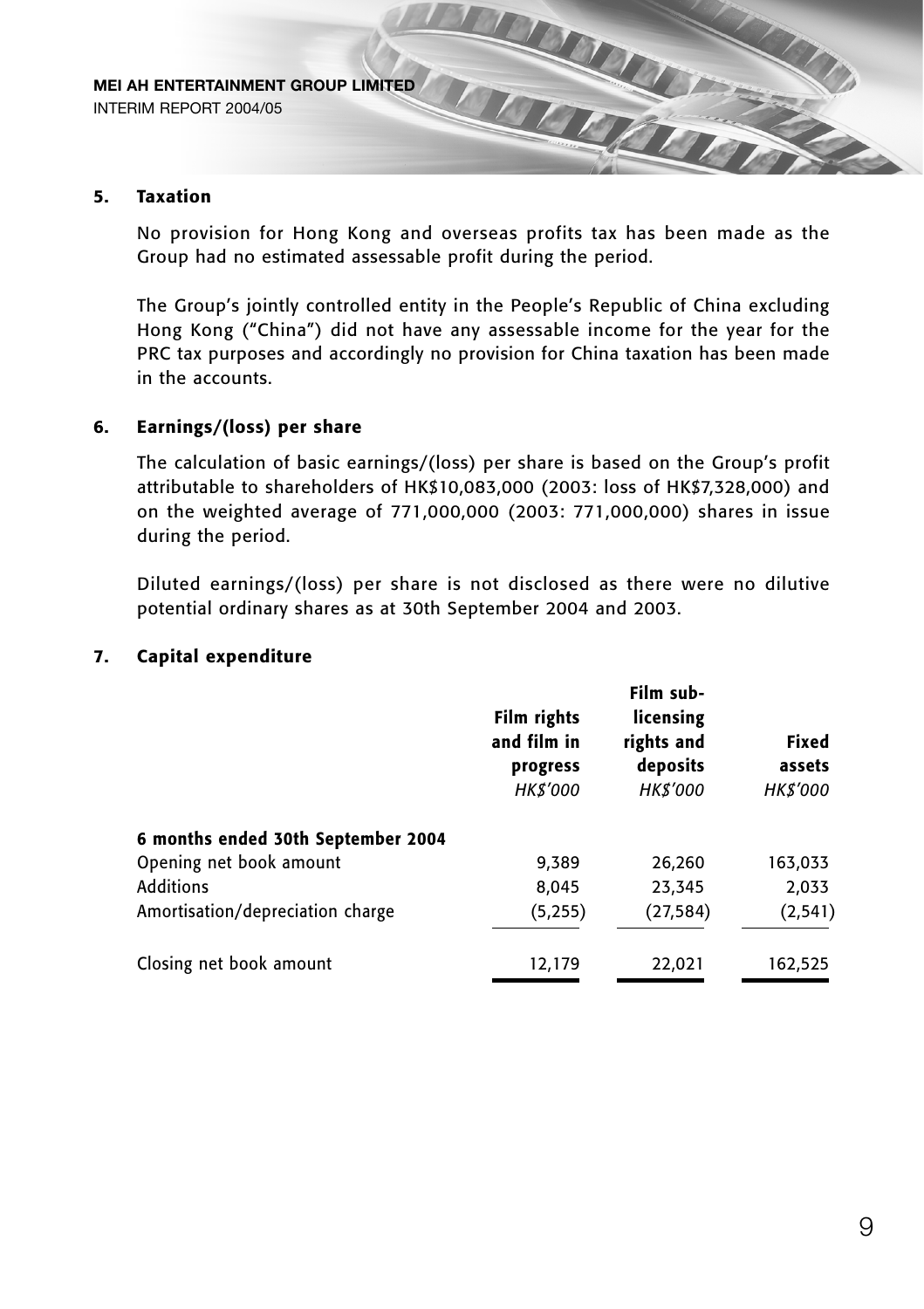INTERIM REPORT 2004/05

### **8. Accounts receivable**

The ageing analysis of accounts receivable is as follows:

|                                    | <b>Unaudited</b> | Audited         |
|------------------------------------|------------------|-----------------|
|                                    | 30th             | 31st            |
|                                    | September        | March           |
|                                    | 2004             | 2004            |
|                                    | <b>HKS'000</b>   | <b>HK\$'000</b> |
| Current to 3 months                | 7,823            | 14,757          |
| 4 to 6 months                      | 5,083            | 5,568           |
| Over 6 months                      | 14,313           | 7,962           |
|                                    | 27,219           | 28,287          |
| Less: provision for doubtful debts | (3,838)          | (3,838)         |
|                                    | 23,381           | 24,449          |

THE REAL PROPERTY

The Group's credit term to accounts receivable generally ranges from 7 to 90 days.

## **9. Accounts payable**

The ageing analysis of accounts payable is as follows:

| <b>Unaudited</b> | Audited         |
|------------------|-----------------|
| 30th             | 31st            |
| September        | March           |
| 2004             | 2004            |
| <b>HK\$'000</b>  | <b>HK\$'000</b> |
| 5,482            | 11,285          |
| 285              | 231             |
| 4,670            | 1,624           |
| 10,437           | 13,140          |
|                  |                 |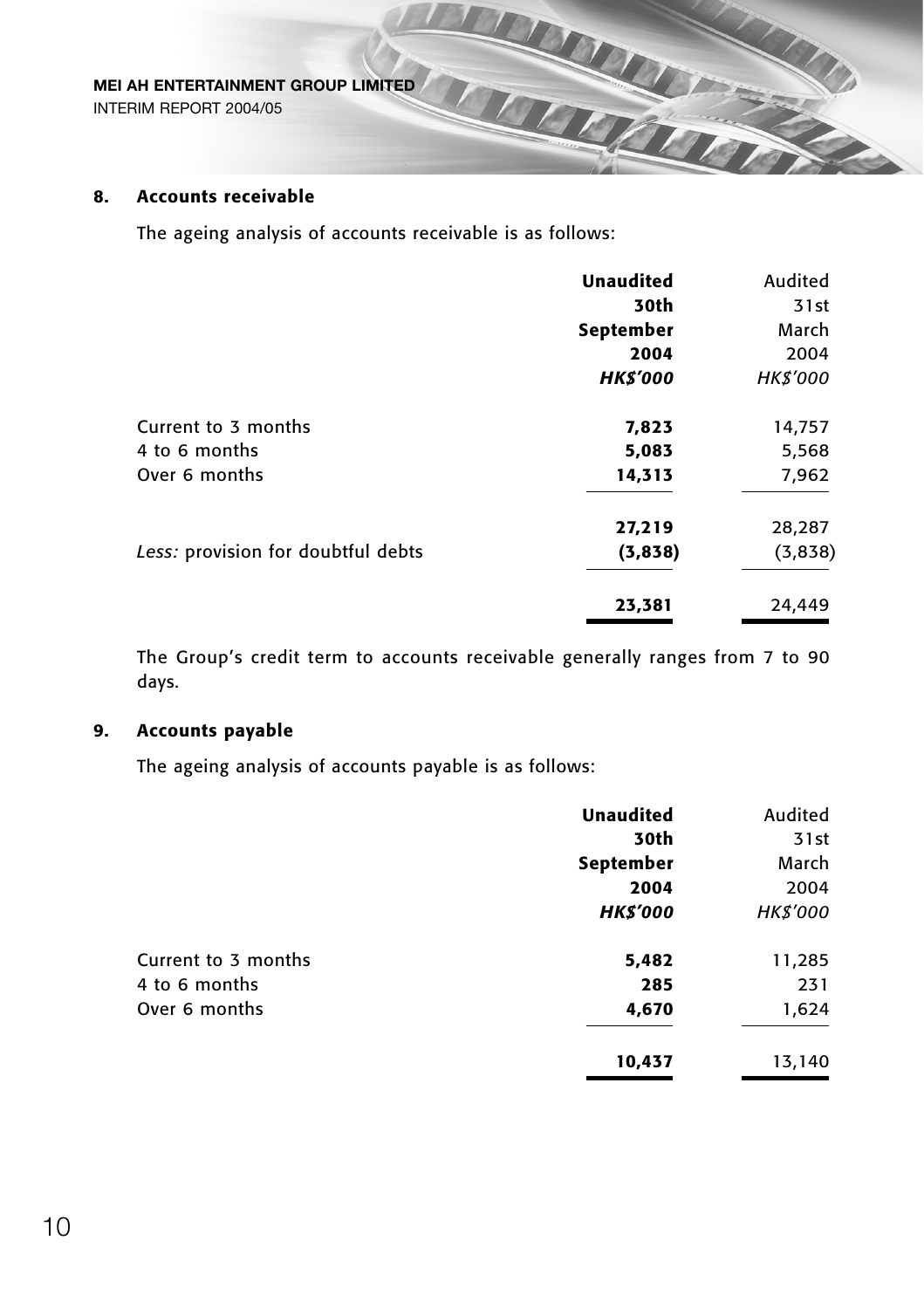INTERIM REPORT 2004/05

## **10. Long term liabilities**

|                                             | <b>Unaudited</b> | Audited         |
|---------------------------------------------|------------------|-----------------|
|                                             | 30th             | 31st            |
|                                             | September        | March           |
|                                             | 2004             | 2004            |
|                                             | <b>HKS'000</b>   | <b>HK\$'000</b> |
| Bank loans – secured <i>(note (a))</i>      | 41,916           | 44,682          |
| Obligations under finance leases (note (b)) | 758              | 1,211           |
|                                             | 42,674           | 45,893          |
| Current portion of long-term liabilities    | (18, 625)        | (20, 606)       |
|                                             | 24,049           | 25,287          |

THE REAL PROPERTY

THE R

(a) Secured bank loans are repayable in the following periods:

|                            | <b>Unaudited</b> | Audited         |
|----------------------------|------------------|-----------------|
|                            | 30th             | 31st            |
|                            | September        | March           |
|                            | 2004             | 2004            |
|                            | <b>HK\$'000</b>  | <b>HK\$'000</b> |
| Within one year            | 18,028           | 19,517          |
| In the second year         | 5,964            | 4,944           |
| In the third to fifth year | 15,915           | 16,260          |
| After the fifth year       | 2,009            | 3,961           |
|                            | 23,888           | 25,165          |
|                            | 41,916           | 44,682          |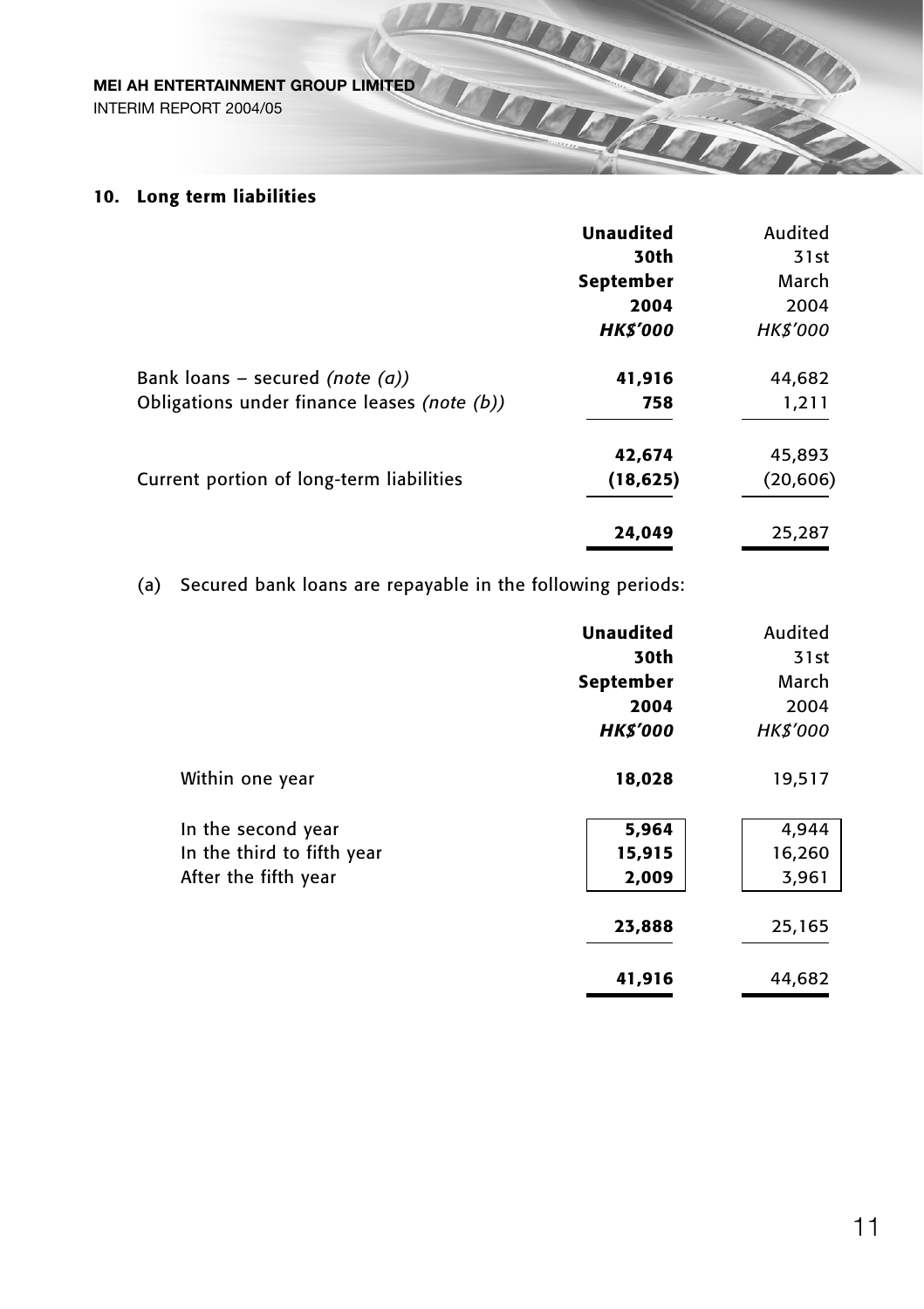INTERIM REPORT 2004/05

(b) Obligations under finance leases are repayable in the following periods:

THE REAL

|                                            | <b>Unaudited</b> | Audited         |
|--------------------------------------------|------------------|-----------------|
|                                            | 30th             | 31st            |
|                                            | September        | March           |
|                                            | 2004             | 2004            |
|                                            | <b>HKS'000</b>   | <b>HK\$'000</b> |
| Within one year                            | 683              | 1,237           |
| In the second year                         | 207              | 114             |
| In the third to fifth year inclusive       |                  | 21              |
|                                            | 890              | 1,372           |
| Future finance charges on finance leases   | (132)            | (161)           |
| Present value of finance lease liabilities | 758              | 1,211           |

The present value of finance lease liabilities is as follows:

| Within one year                      | 597 | 1.089 |
|--------------------------------------|-----|-------|
| In the second year                   | 161 | 102   |
| In the third to fifth year inclusive | -   | 20.   |
|                                      | 758 | 1.211 |

## **11. Share capital**

|                                               | <b>Unaudited</b> | Audited         |
|-----------------------------------------------|------------------|-----------------|
|                                               | 30th             | 31st            |
|                                               | September        | March           |
|                                               | 2004             | 2004            |
|                                               | <b>HKS'000</b>   | <b>HK\$'000</b> |
| Authorised                                    |                  |                 |
| 3,000,000,000 ordinary shares of HK\$0.1 each | 300,000          | 300,000         |
| Issued and fully paid                         |                  |                 |
| 771,000,000 ordinary shares of HK\$0.1 each   | 77,100           | 77,100          |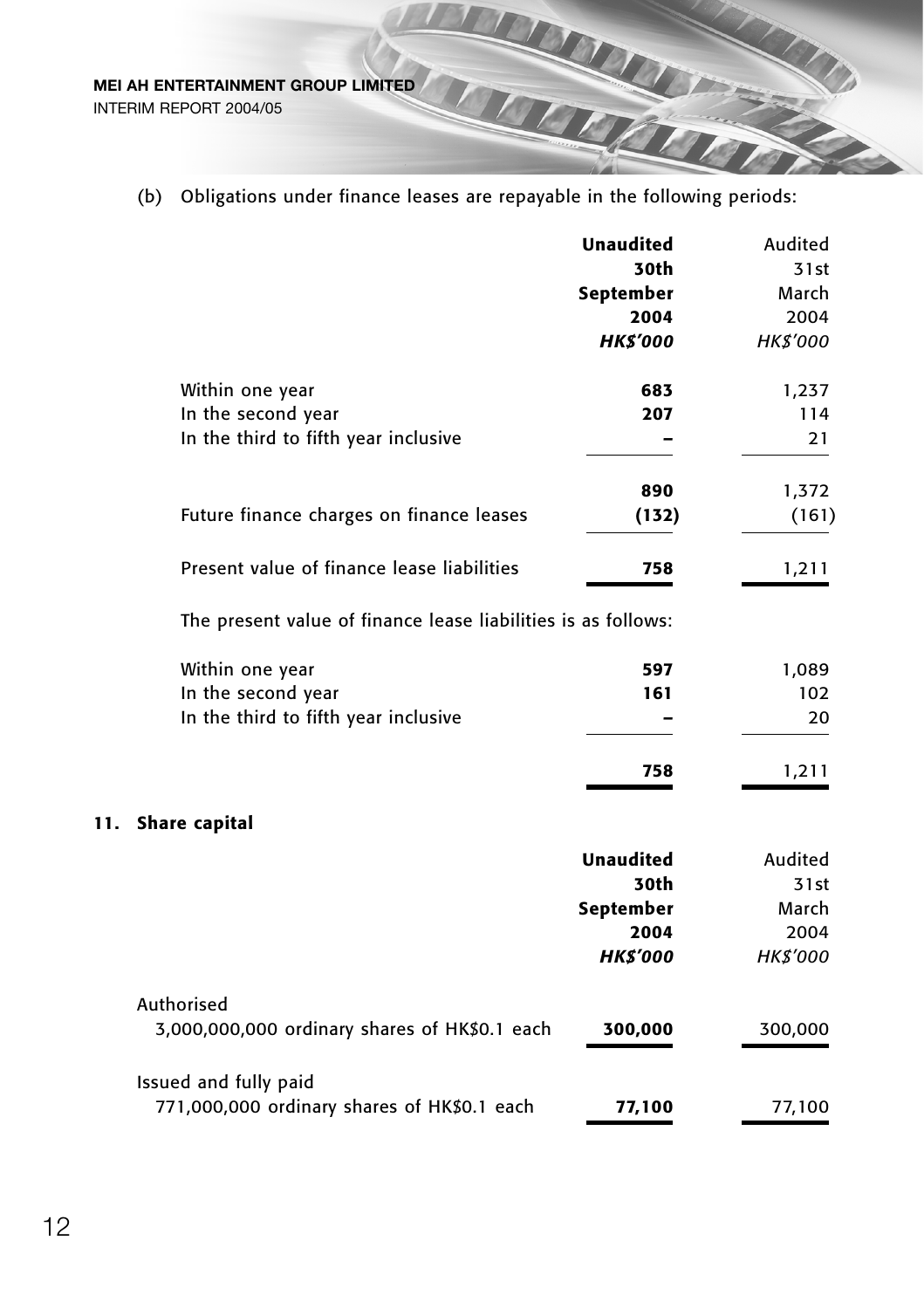INTERIM REPORT 2004/05

### **12. Contingent liabilities**

|                                                                                   | Group           |                 | Company         |                 |
|-----------------------------------------------------------------------------------|-----------------|-----------------|-----------------|-----------------|
|                                                                                   | 30th            | 31st            | 30th            | 31st            |
|                                                                                   | September       | March           | September       | March           |
|                                                                                   | 2004            | 2004            | 2004            | 2004            |
|                                                                                   | <b>HK\$'000</b> | <b>HK\$'000</b> | <b>HK\$'000</b> | <b>HK\$'000</b> |
| Guarantee given to banks in<br>respect of banking facilities<br>to the extent of: |                 |                 |                 |                 |
| <b>Subsidiaries</b>                                                               |                 |                 | 64,245          | 68,342          |
| Associated companies                                                              | 5,250           | 5,250           | 5,250           | 5,250           |
|                                                                                   | 5,250           | 5,250           | 69,495          | 73,592          |

THE REAL

#### **13. Commitments**

As at 30th September 2004, the Group had commitments contracted but not provided for in these financial statements in respect of film production and licensing agreements amounting to approximately HK\$12,379,000 (31st March 2004: HK\$13,386,000).

#### **14. Related party transactions**

Significant related party transactions, which were carried out in the normal course of the Group's business are as follows:

| <b>Unaudited</b><br>Six months ended<br><b>30th September</b> |                         |
|---------------------------------------------------------------|-------------------------|
| 2004<br><b>HKS'000</b>                                        | 2003<br><b>HK\$'000</b> |
| 8,690                                                         | 15,330                  |
| 978                                                           | 1,356                   |
| 606                                                           | 2,220                   |
| 416                                                           | 1,603<br>5,700          |
|                                                               |                         |

The above transactions were conducted in the normal course of business and in accordance with the terms of the underlying agreements.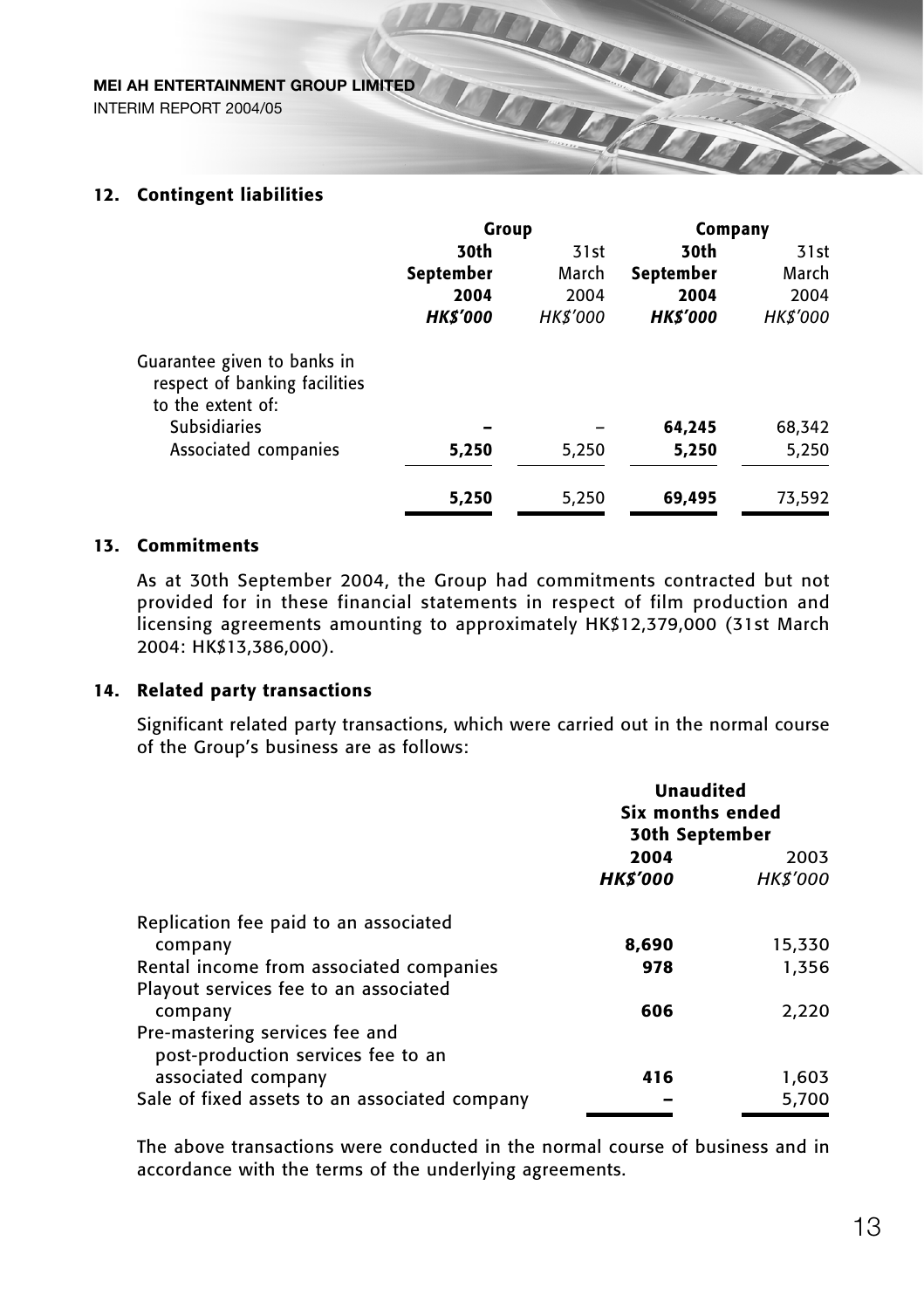

## **INTERIM DIVIDEND**

The board does not recommend the payment of an interim dividend for the six months ended 30th September 2004 (2003: Nil).

# **MANAGEMENT DISCUSSION AND ANALYSIS**

During the six months ended 30th September 2004, the Group recorded an unaudited consolidated turnover of HK\$71,093,000 (2003: HK\$87,632,000), a decrease of 19% compared with the same period last year. Taking into account the gain on disposal of M21 Technology Limited, an associated company, during the period of HK\$15,707,000, the Group recorded a profit attributable to shareholders of HK\$10,083,000 for the period. Excluding the aforesaid gain, the loss for the period was HK\$5,624,000, which was improved compared with the loss of HK\$7,328,000 in the same period last year.

Sale and distribution of films and programs in audio visual product format continues to be the major business segment of the Group, despite the decrease of 39% in the segment turnover from HK\$69,223,000 to HK\$42,042,000. Such decrease was compensated by the increase in turnover from the Group's two other segments, film exhibition and film rights licensing and sub-licensing and television operations by 35% to HK\$15,573,000 and 97% to HK\$13,478,000 respectively.

The performance of the segment of video sales and distribution has been affected by the overall industrial climate. Less number of new titles were released during the period and the competition is keen. Following the increasing popularity of copyright infringement behaviour such as downloading through internet and copying through re-writable disc drives, the business of sale and distributions of video discs is becoming difficult. Nevertheless, the Group will continue to acquire customised and popular films and diversify its distribution channels in order to maintain its competitiveness.

During the period, the Group, through its subsidiary, released 2 films, namely "The Foliage" and "My Sweetie", and through Brilliant Idea Group Limited, an associated company, also released 2 films namely "Love Battlefield" and "Hidden Heroes". Another film "Beyond Our Ken" was also released subsequent to 30th September 2004. All of which received encouraging responses from the market in their theatrical, video discs release and overseas sub-licensing and the Group will continue to invest in the film production industry and produce high quality films which are well-accepted by the market.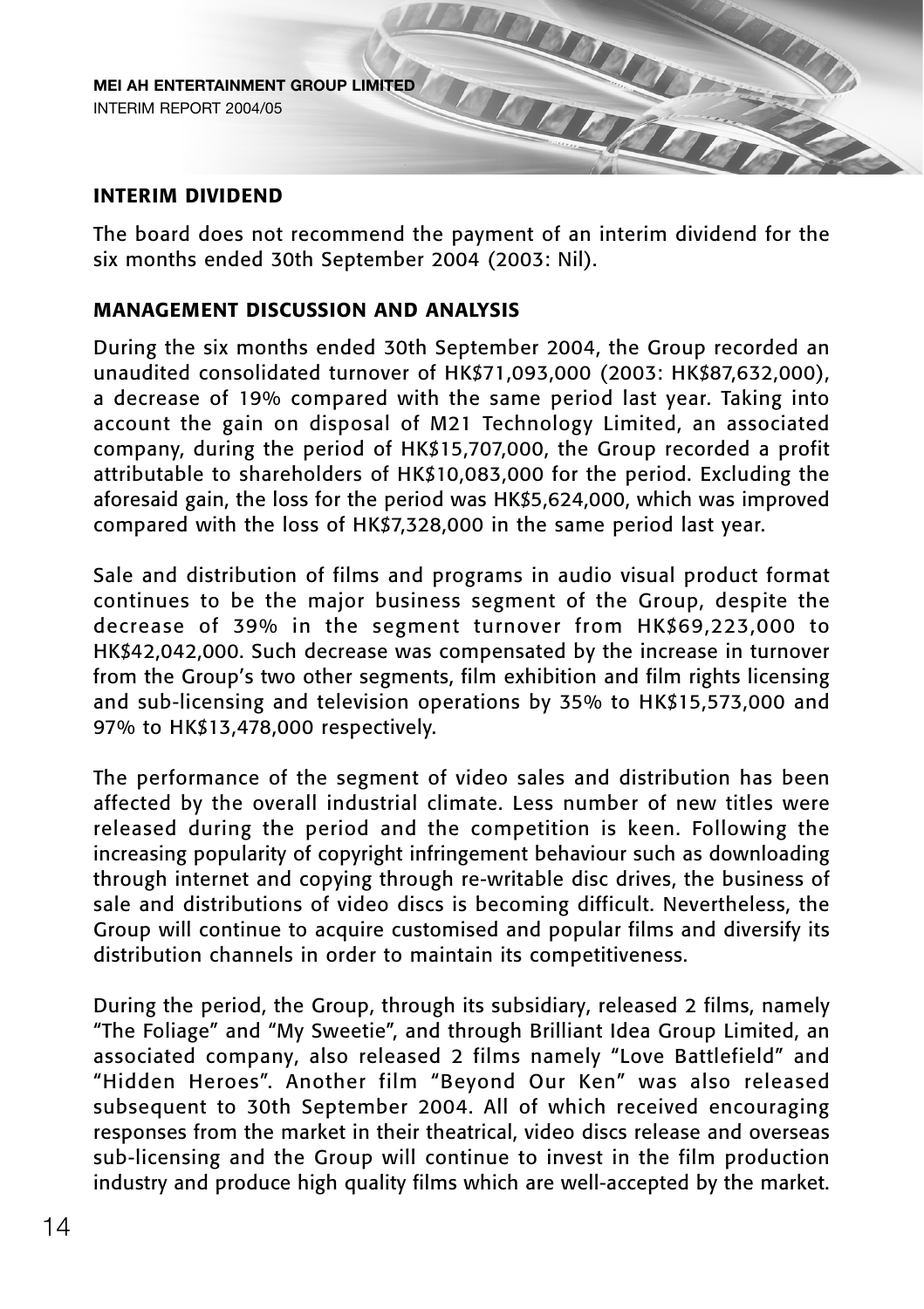In 2001, the Group launched its first broadcasting channel, namely MATV1 which provides movies from its film library and other programs from its business partners on a free-to-air basis. Since then, the Group has explored sources of revenue streams from its TV operations. Following the launch of new pay-TV channels in the year of 2004, including now TV, ex-TV and HK Broadband, the Group has secured contracts with all pay TV operators in Hong Kong to provide channels of movies and drama. According to the plan of digital TV signal development which allows more broadcasting channels than the existing analogue system, the number of TV channels and hence the demand for TV programs in Hong Kong is expected to increase significantly. The Group will continue to inject resources to its TV operations and invest in acquiring welcomed programs. Equipped by the Group's solid foundation in its TV operations through investments for years and backed by its movie library, the Group believes it will continue to enjoy encouraging rewards and the fruitful prospectus of TV operations.

The Party

In May 2004, the Group disposed of its entire interest in M21 Technology Limited ("M21"), an associated company listed on the Growth Enterprise Market of the Stock Exchange of Hong Kong Limited at a consideration of approximately HK\$25 million and brought a gain on disposal of HK\$15,707,000 for the period. The directors consider the disposal represent a good opportunity for the Group to realise its investment in M21 and the proceeds also enable the Group to strengthen its working capital and concentrate its financial resources into its three main core businesses as mentioned above.

Following the implementation of stringent cost control measures, the Group's selling and marketing expenses and administrative expense were decreased by 37% and 19% respectively. The Group's working capital and gearing position (details as set out in the paragraph headed "Liquidity and financial resources" below) has also been improved following the continuous repayment of loans raised during the construction of its head quarter in Tseung Kwan O. Looking forward, the Group will exploit every opportunities to generate greatest returns for its shareholders.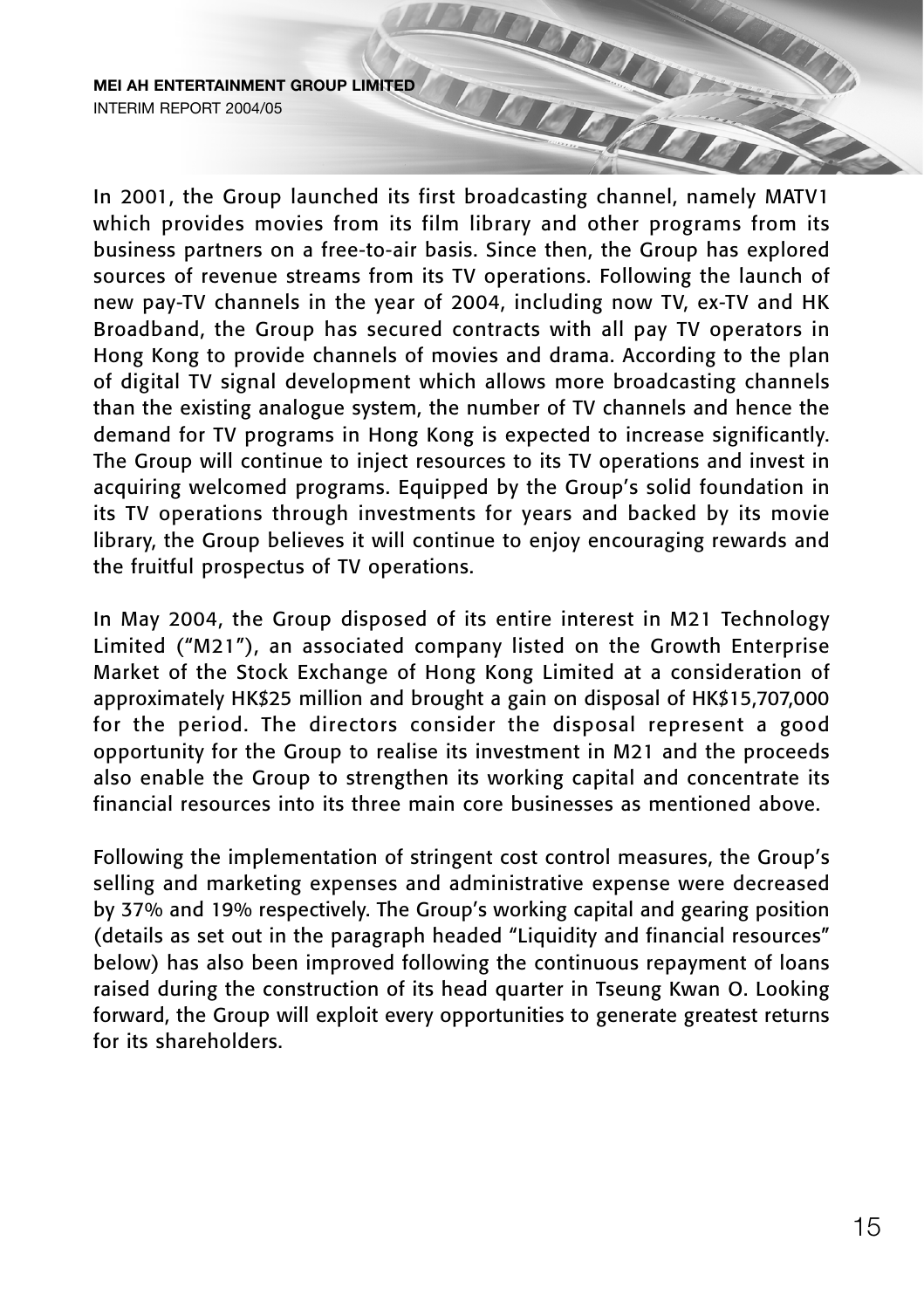# **Liquidity and financial resources**

At 30th September 2004, the Group has available banking facilities of approximately HK\$66 million, of which approximately HK\$51 million were utilised. Certain of the Group's properties with net book values of HK\$141 million were pledged to banks to secure banking facilities. The Group's gearing ratio of 20% as at 30th September 2004 was based on the total of bank loans, overdrafts and obligations under finance leases of approximately HK\$48,803,000 (of which HK\$24,754,000, HK\$6,125,000, HK\$15,915,000 and HK\$2,009,000 are repayable within one year, in the second year, in the third to fifth year and after the fifth year respectively) and the shareholders' funds of approximately HK\$245,010,000. The Group's borrowings and bank balances are primarily denominated in Hong Kong dollars and the Group has no significant exposure to foreign currency fluctuations.

THE R

At 30th September 2004, the Group had contingent liabilities in respect of guarantees given to banks for facilities of associated companies amounting to approximately HK\$5.3 million, and commitments in respect of film production and acquisition of film rights of approximately HK\$12.4 million. The commitments will be financed by the Group's internal resources and banking facilities.

## **Employees**

At 30th September 2004, the Group employed 60 staff. Remuneration is reviewed annually. In addition to the basic salaries, staff benefits include discretionary bonus, medical insurance scheme and contributory provident fund. The Group also has a share option scheme whereby qualified employees may be granted options to acquire shares of the Company.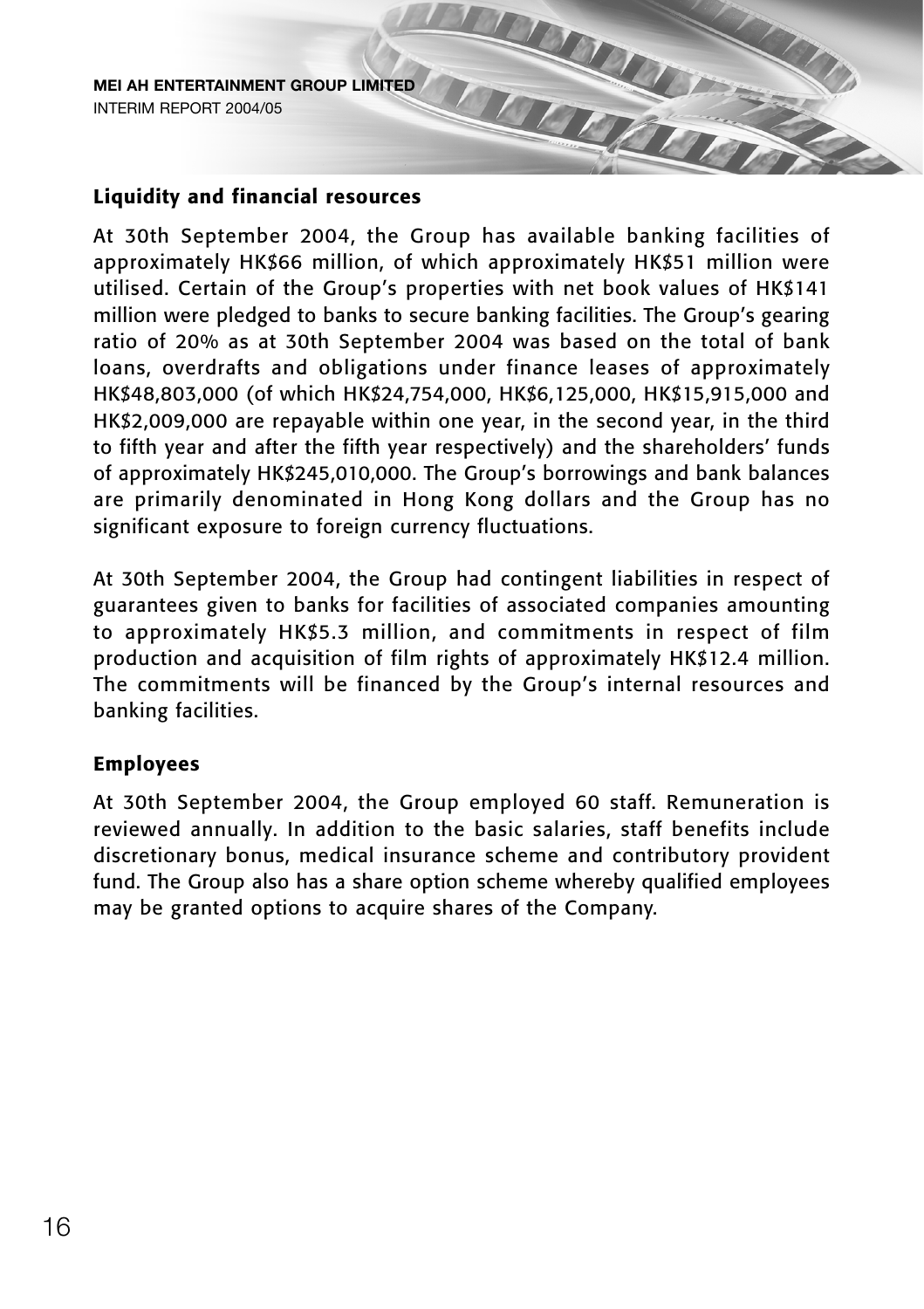# **DIRECTORS' AND CHIEF EXECUTIVES' INTERESTS AND SHORT POSITIONS IN THE SHARES, UNDERLYING SHARES AND DEBENTURES OF THE COMPANY OR ANY ASSOCIATED CORPORATION**

THE R

At 30th September 2004, the interests and short positions of each director and chief executive in the shares, underlying shares and debentures of the Company and its associated corporations (within the meaning of the Securities and Futures Ordinance ("SFO")), as recorded in the register maintained by the Company under Section 352 of the SFO or as notified to the Company were as follows:

# **(a) Ordinary shares of HK\$0.1 each in Mei Ah Entertainment Group Limited**

|            | Number of shares beneficially held |                          |
|------------|------------------------------------|--------------------------|
| Personal   | <b>Family</b>                      | Corporate                |
|            |                                    | <i>interests</i>         |
| 25,679,500 | 37,968,750                         | 404,379,510<br>Note (ii) |
|            |                                    |                          |
| 3,375,000  |                                    |                          |
| 2,025,000  |                                    |                          |
| 7,209,000  |                                    |                          |
|            | interests                          | interests<br>Note (i)    |

*Notes:*

- (i) These shares are held by Mrs. LI Pik Lin, the spouse of Mr. LI Kuo Hsing.
- (ii) These shares are held by Kuo Hsing Holdings Limited, a company beneficially controlled by Mr. LI Kuo Hsing.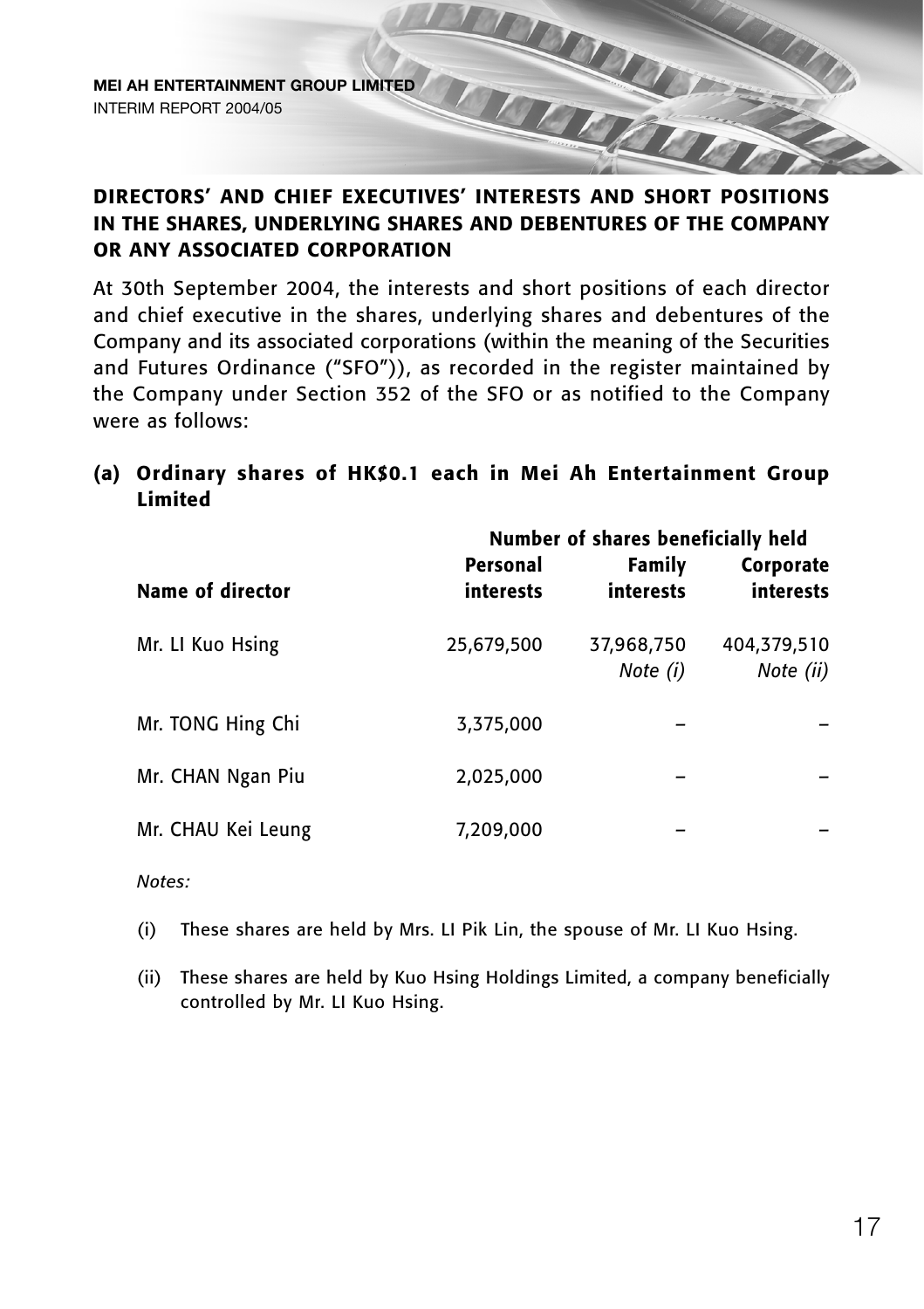

# **(b) Interest in subsidiaries of the Company**

Mr. LI Kuo Hsing personally holds non-voting deferred shares of HK\$1 each in the following subsidiaries:

| <b>Name</b>                             | No. of non-voting<br>deferred shares held<br><b>Personal interests</b> |
|-----------------------------------------|------------------------------------------------------------------------|
| Mei Ah Laser Disc Company Limited       | 100,000                                                                |
| Mei Ah Video Production Company Limited | 10,000                                                                 |
| Mei Ah Investment Company Limited       | 500,000                                                                |

With the exception of the interests disclosed above and the Share Option Scheme detailed below,

- (i) at no time during the period was the Company, its subsidiaries, its associated companies or its holding company a party to any arrangement to enable the directors and chief executives of the Company to hold any interests or short positions in the shares or underlying shares in, or debentures of, the Company or its associated corporation; and
- (ii) at no time during the period, the directors and chief executives (including their spouse and children under 18 years of age) had been granted or exercised, any rights to subscribe for shares of the Company and its associated companies (within the meaning of the SFO).

# **SUBSTANTIAL SHAREHOLDERS**

At 30th September 2004, the register of substantial shareholders maintained under Section 336 of the SFO shows that the Company had not been notified of any substantial shareholders' interest, being 5% or more of the Company's issued share capital, other than those of the directors and chief executives as disclosed above.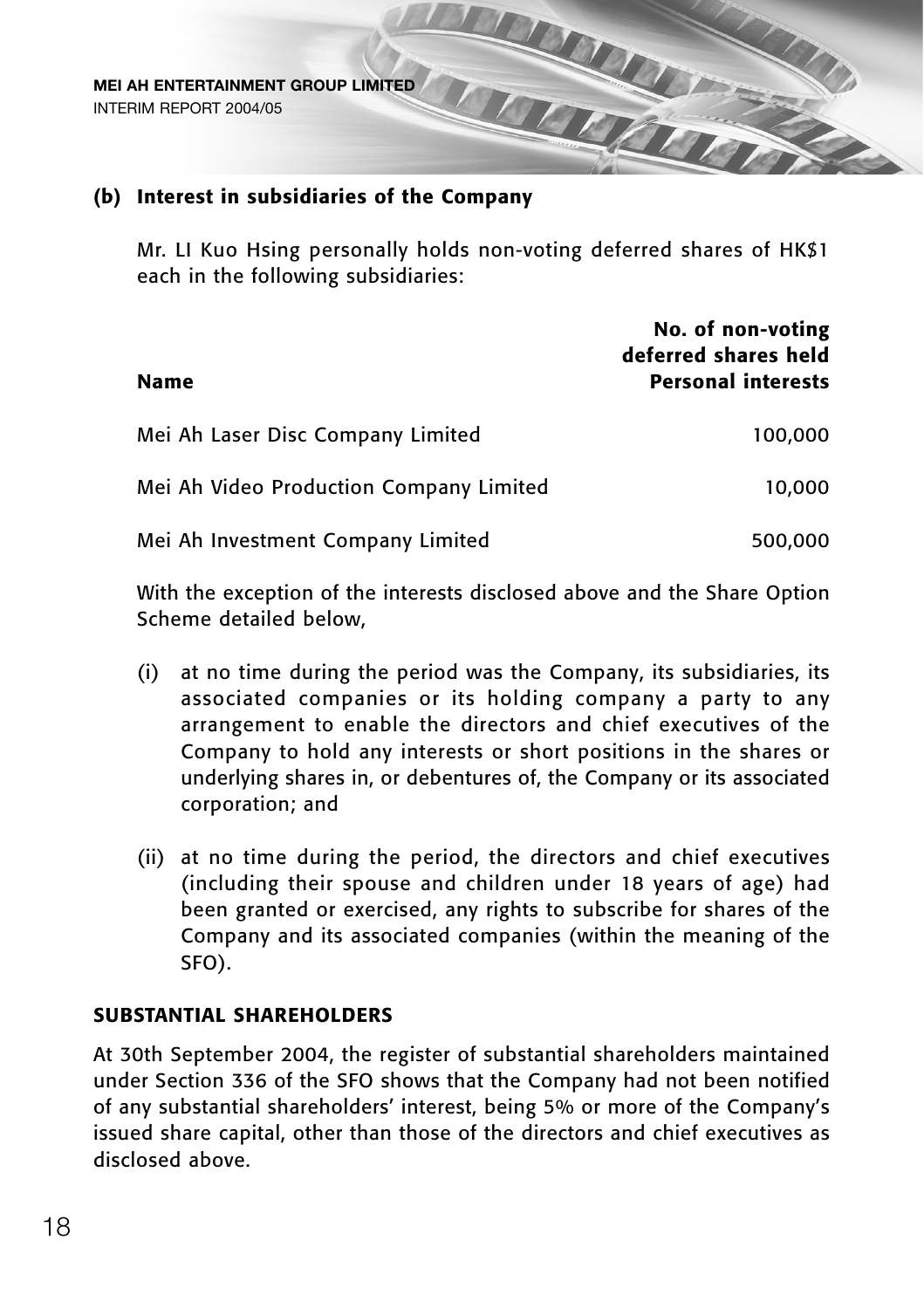

# **PLEDGE OF SHARES BY THE CONTROLLING SHAREHOLDER**

At 30th September 2004, 30,000,000 ordinary shares of the Company held by Kuo Hsing Holdings Limited, the controlling shareholder of the Company, were pledged to a bank to secure general banking facilities of approximately HK\$27 million granted to the Group.

# **SHARE OPTION SCHEME**

Details of the share option scheme approved by the shareholders of the Company at the annual general meeting on 30th August 2004 (the "Commencement Date") were disclosed in the Company's circular dated 5th August 2004.

During the period, no options was granted under the share option scheme.

# **COMPLIANCE WITH THE CODE OF BEST PRACTICE OF THE LISTING RULES**

None of the directors of the Company is aware of any information which would indicate that the Group is not, or was not, in compliance with the Code of Best Practice as set out in Appendix 14 of the Listing Rules at any time during the six months ended 30th September 2004.

## **PURCHASE, SALE OR REDEMPTION OF SHARES**

The Company has not redeemed any of its shares during the period. Neither the Company nor any of its subsidiaries has purchased or sold any of the Company's shares during the period.